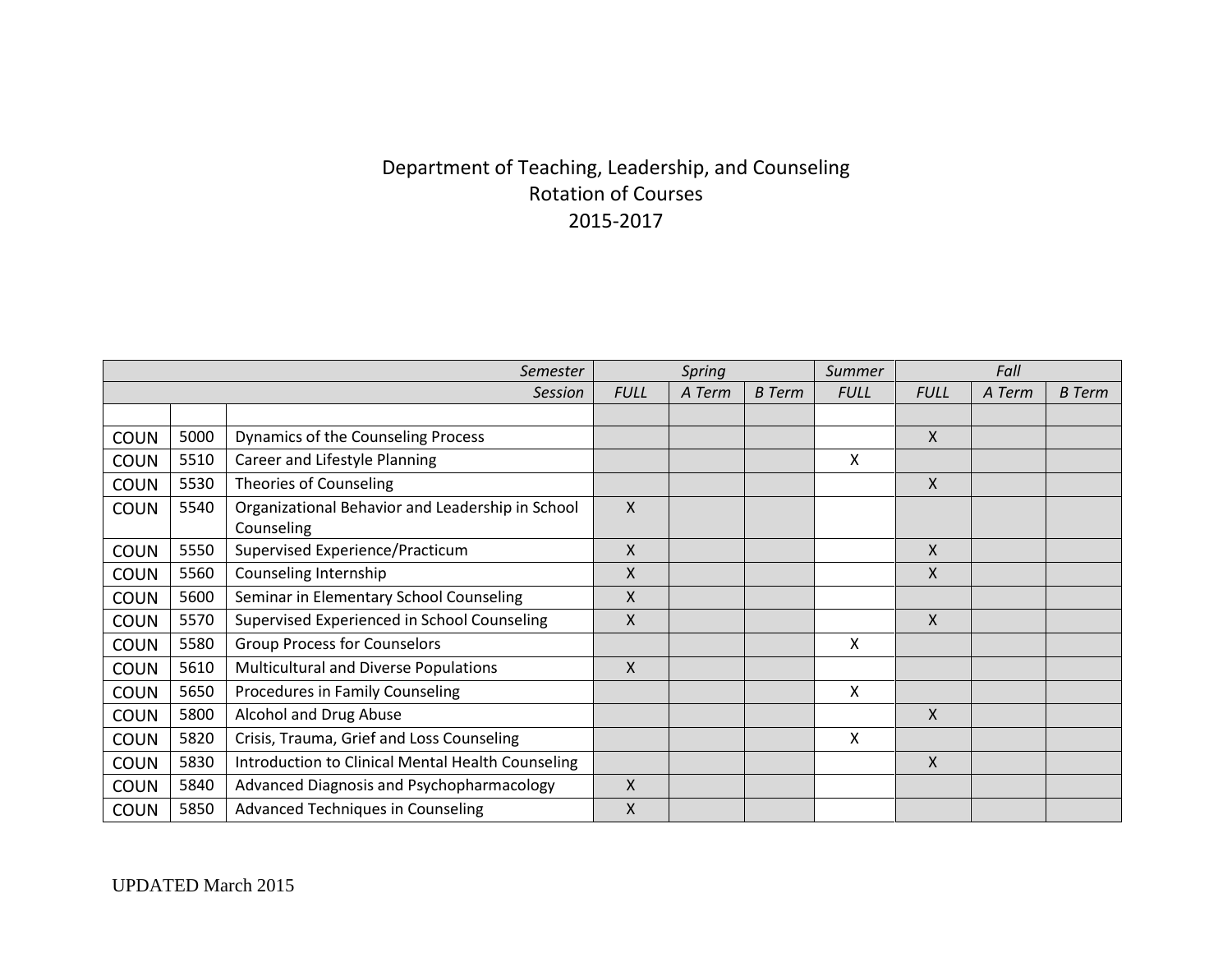|             |      | Semester                                                                                    |                    | <b>Spring</b> |               | Summer         |                           | Fall                      |               |  |
|-------------|------|---------------------------------------------------------------------------------------------|--------------------|---------------|---------------|----------------|---------------------------|---------------------------|---------------|--|
|             |      | Session                                                                                     | <b>FULL</b>        | A Term        | <b>B</b> Term | <b>FULL</b>    | <b>FULL</b>               | A Term                    | <b>B</b> Term |  |
| <b>COUN</b> | 5870 | Counseling the Gifted                                                                       |                    |               |               | X              |                           |                           |               |  |
| <b>COUN</b> | 6500 | Issues and Ethics in Counseling                                                             |                    |               |               | $\mathsf{X}$   |                           |                           |               |  |
| <b>COUN</b> | 6520 | Differential Diagnosis and Treatment in                                                     | $\mathsf{X}$       |               |               |                |                           |                           |               |  |
|             |      | Counseling                                                                                  |                    |               |               |                |                           |                           |               |  |
| <b>ECED</b> | 1060 | Orientation to Early Childhood Education                                                    |                    | $\mathsf{X}$  |               |                |                           | $\boldsymbol{\mathsf{X}}$ |               |  |
| <b>ECED</b> | 3060 | Child Development and Appropriate Practices for                                             | $\mathsf{X}$       |               |               |                | $\mathsf{X}$              |                           |               |  |
|             |      | Young Children                                                                              |                    |               |               |                |                           |                           |               |  |
| <b>ECED</b> | 3070 | Appropriate Practices for Infants and Toddlers                                              |                    |               |               |                | $\boldsymbol{\mathsf{X}}$ |                           |               |  |
| <b>ECED</b> | 3080 | Program Design and Classroom Management for                                                 | $\mathsf{X}$       |               |               |                |                           |                           |               |  |
|             |      | Young Children                                                                              |                    |               |               |                |                           |                           |               |  |
| <b>ECED</b> | 3090 | <b>Environments for Young Children</b>                                                      | $\mathsf{X}$       |               |               |                |                           |                           |               |  |
| <b>ECED</b> | 3110 | <b>Early Childhood Methods</b>                                                              | $\pmb{\mathsf{X}}$ |               |               |                |                           |                           |               |  |
| <b>ECED</b> | 5010 | <b>Advanced Child Development</b>                                                           | $\pmb{\mathsf{X}}$ |               |               |                |                           |                           |               |  |
| <b>ECED</b> | 5510 | Appropriate Practices for Early Childhood/Primary                                           |                    |               |               |                |                           |                           |               |  |
|             |      | Development and Diversity(Birth to Eight)                                                   |                    |               |               |                |                           |                           |               |  |
| <b>ECED</b> | 5520 | Curriculum and Spaces for Infants and Toddlers                                              |                    |               |               |                | $\mathsf{X}$              |                           |               |  |
| <b>ECED</b> | 5530 | Positive Relationships with Children, Families, and<br>Communities                          |                    |               |               |                | $\boldsymbol{\mathsf{X}}$ |                           |               |  |
| <b>ECED</b> | 5540 | Trends and Issues in Contemporary Early<br><b>Childhood and Primary Programs</b>            | ODD                |               |               |                |                           |                           |               |  |
| <b>ECED</b> | 5550 | Early Childhood/Primary School Administration<br>and Ethics                                 | <b>EVEN</b>        |               |               |                |                           |                           |               |  |
| <b>ECED</b> | 5560 | Early Childhood/Primary Learning Space Design                                               |                    |               |               | $\pmb{\times}$ |                           |                           |               |  |
| <b>ECED</b> | 5570 | Early Childhood/ Primary Curriculum and                                                     |                    |               |               | X              |                           |                           |               |  |
|             |      | <b>Standards</b>                                                                            |                    |               |               |                |                           |                           |               |  |
| <b>ECED</b> | 5580 | Early Childhood/Primary Practicum: Performance<br><b>Based Assessment and Documentation</b> |                    |               |               | $\mathsf{X}$   |                           |                           |               |  |
|             |      |                                                                                             |                    |               |               |                |                           |                           |               |  |
| <b>ECED</b> | 5930 | Special Problems in Early Childhood Education                                               |                    |               |               |                |                           |                           |               |  |
| ECED        | 5950 | <b>Research Problems</b>                                                                    |                    |               |               |                |                           |                           |               |  |
| <b>ECED</b> | 5980 | <b>Thesis</b>                                                                               |                    |               |               |                |                           |                           |               |  |
| <b>EDUC</b> | 2020 | Foundations of Multicultural Education                                                      | X                  |               |               |                | $\boldsymbol{\mathsf{x}}$ |                           |               |  |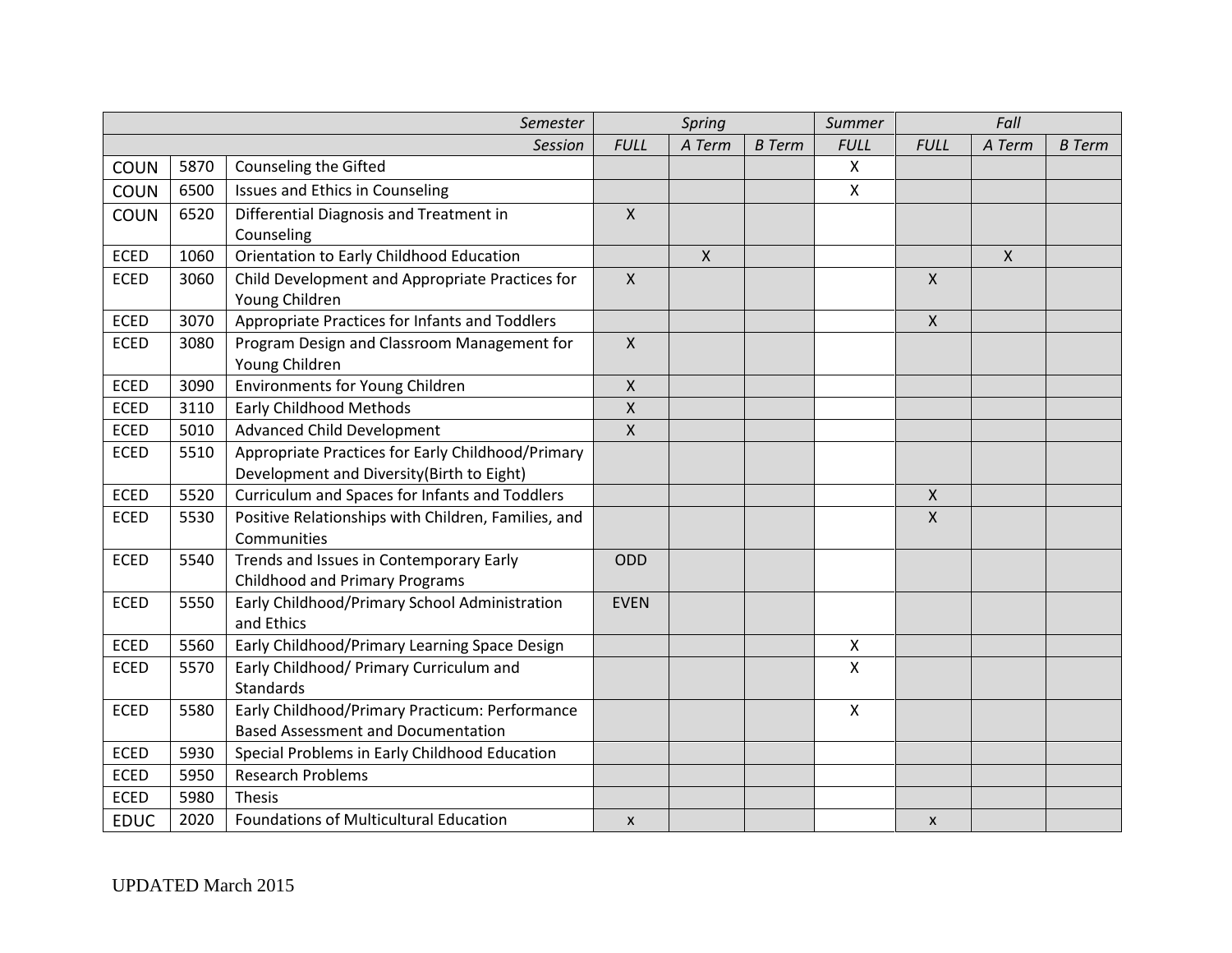| Semester    |      |                                                             |                           | Spring |               | Summer      |                           | Fall   |               |
|-------------|------|-------------------------------------------------------------|---------------------------|--------|---------------|-------------|---------------------------|--------|---------------|
|             |      | <b>Session</b>                                              | <b>FULL</b>               | A Term | <b>B</b> Term | <b>FULL</b> | <b>FULL</b>               | A Term | <b>B</b> Term |
| <b>EDUC</b> | 3100 | Mathematical Concepts and Methodology in the                | $\boldsymbol{\mathsf{x}}$ |        |               |             |                           |        |               |
|             |      | PK-6 Classroom                                              |                           |        |               |             |                           |        |               |
| <b>EDUC</b> | 3140 | <b>Planning and Assessment</b>                              | $\boldsymbol{\mathsf{x}}$ |        |               |             | $\boldsymbol{\mathsf{x}}$ |        |               |
| <b>EDUC</b> | 3210 | Classroom Management Strategies for the                     | $\boldsymbol{\mathsf{X}}$ |        |               |             | $\mathsf{x}$              |        |               |
|             |      | <b>Elementary Classroom</b>                                 |                           |        |               |             |                           |        |               |
| <b>EDUC</b> | 3220 | Classroom Management Strategies for Secondary<br>Classrooms | $\mathsf{x}$              |        |               |             | $\mathsf{x}$              |        |               |
| <b>EDUC</b> | 4010 | <b>Secondary School Teaching Methods</b>                    | $\mathsf{x}$              |        |               |             | $\boldsymbol{\mathsf{x}}$ |        |               |
| <b>EDUC</b> | 4080 | Literature and Language in the Elementary School            | 2016                      |        |               |             | $\boldsymbol{\mathsf{x}}$ |        |               |
|             |      |                                                             | only                      |        |               |             |                           |        |               |
| <b>EDUC</b> | 4230 | Content and Techniques of Teaching                          | 2016                      |        |               |             | $\pmb{\times}$            |        |               |
|             |      | Mathematics in the Elementary School                        | only                      |        |               |             |                           |        |               |
| <b>EDUC</b> | 4330 | Content and Techniques of Teaching Science in               | 2016                      |        |               |             | $\boldsymbol{\mathsf{x}}$ |        |               |
|             |      | the Elementary School                                       | only                      |        |               |             |                           |        |               |
| <b>EDUC</b> | 4430 | Content and Techniques of Teaching Social                   | 2016                      |        |               |             | $\mathsf{x}$              |        |               |
|             |      | Studies in the Elementary School                            | only                      |        |               |             |                           |        |               |
| <b>EDUC</b> | 4950 | <b>Student Teaching in Early Childhood</b>                  | $\pmb{\times}$            |        |               |             | $\mathsf{x}$              |        |               |
| <b>EDUC</b> | 4960 | Student Teaching in the Elementary School                   | $\pmb{\mathsf{X}}$        |        |               |             | $\mathsf{x}$              |        |               |
| <b>EDUC</b> | 4970 | Student Teaching in the Middle School                       | $\mathsf{x}$              |        |               |             | $\mathsf{x}$              |        |               |
| <b>EDUC</b> | 4980 | Student Teaching in the Secondary School                    | X                         |        |               |             | $\boldsymbol{\mathsf{x}}$ |        |               |
| <b>EDUC</b> | 5010 | <b>Educational Research and Evaluation</b>                  | $\boldsymbol{\mathsf{X}}$ |        |               | X           | $\mathsf{x}$              |        |               |
| <b>EDUC</b> | 5020 | Research on Curriculum and Instruction                      | $\pmb{\times}$            |        |               | x           | $\mathsf{x}$              |        |               |
| <b>EDUC</b> | 5030 | <b>Educational Philosophy and Leadership</b>                | $\boldsymbol{\mathsf{X}}$ |        |               | x           | $\mathsf{x}$              |        |               |
| <b>EDUC</b> | 5160 | Principles of Curriculum Development                        |                           |        |               |             |                           |        |               |
| <b>EDUC</b> | 5370 | Seminar in Teaching                                         | $\boldsymbol{\mathsf{X}}$ |        |               |             |                           |        |               |
| <b>EDUC</b> | 5380 | Seminar in Teaching                                         |                           |        |               |             | $\mathsf{x}$              |        |               |
| <b>EDUC</b> | 5410 | Elementary Internship in Teaching                           | $\pmb{\times}$            |        |               |             | $\mathsf{x}$              |        |               |
| <b>EDUC</b> | 5420 | Middle School Internship in Teaching                        | $\mathsf{x}$              |        |               |             | $\mathsf{x}$              |        |               |
| <b>EDUC</b> | 5430 | Secondary Internship in Teaching                            | $\boldsymbol{\mathsf{X}}$ |        |               |             | $\mathsf{x}$              |        |               |
|             |      |                                                             |                           |        |               |             |                           |        |               |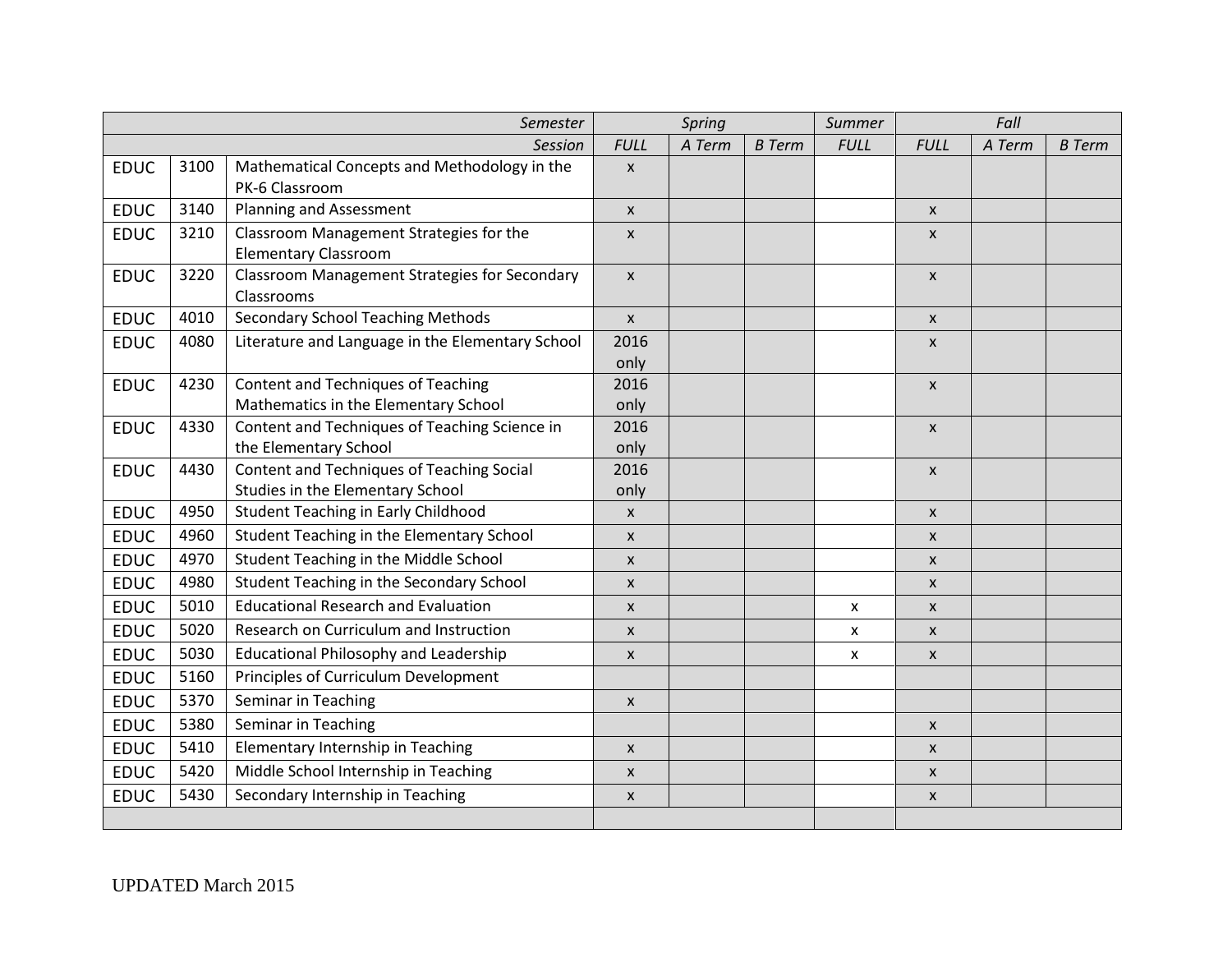|             | Semester |                                                               |                           | Spring       |                           | Summer         | Fall                      |        |               |
|-------------|----------|---------------------------------------------------------------|---------------------------|--------------|---------------------------|----------------|---------------------------|--------|---------------|
|             |          | <b>Session</b>                                                | <b>FULL</b>               | A Term       | <b>B</b> Term             | <b>FULL</b>    | <b>FULL</b>               | A Term | <b>B</b> Term |
| <b>EDUC</b> | 5440     | Special Education Mild/Moderate Internship                    | X                         |              |                           |                | $\boldsymbol{\mathsf{x}}$ |        |               |
|             |          | Teaching                                                      |                           |              |                           |                |                           |        |               |
| <b>EDUC</b> | 5450     | Early Childhood Internship in Teaching                        | $\pmb{\mathsf{X}}$        |              |                           |                | $\pmb{\mathsf{X}}$        |        |               |
| <b>EDUC</b> | 5600     | Principles of Instructional Design                            |                           |              |                           | $\pmb{\times}$ | $\mathsf{x}$              |        |               |
| <b>EDUC</b> | 5610     | <b>Instructional Methodology</b>                              | $\pmb{\times}$            |              |                           |                | $\mathsf{x}$              |        |               |
| <b>EDUC</b> | 5630     | Instructional Planning and Design                             |                           |              |                           | X              |                           |        |               |
| <b>EDUC</b> | 5640     | Methods of Instruction                                        |                           |              |                           | X              |                           |        |               |
| <b>EDUC</b> | 5840     | Research Based Decision-Making in Education                   |                           |              |                           |                |                           |        |               |
| <b>EDUC</b> | 5850     | Action Research for School Improvement                        | X                         |              |                           | X              | $\mathsf{x}$              |        |               |
| <b>EDUC</b> | 5900     | Data Analysis for School Improvement                          | X                         |              |                           |                |                           |        |               |
| <b>EDUC</b> | 5950     | <b>Research Problems</b>                                      | $\pmb{\mathsf{X}}$        |              |                           | X              | $\pmb{\mathsf{X}}$        |        |               |
| <b>EDUC</b> | 5970     | <b>Thesis Proposal</b>                                        | X                         |              |                           |                | $\mathsf{X}$              |        |               |
| <b>EDUC</b> | 5980     | <b>Thesis Defense</b>                                         | Χ                         |              |                           |                | $\boldsymbol{\mathsf{X}}$ |        |               |
| <b>EDUC</b> | 5990     | <b>Field Study Defense</b>                                    | X                         |              |                           |                | $\mathsf{X}$              |        |               |
| <b>EDAE</b> | 4700     | <b>Fundamentals of Teaching Adult Education</b>               | $\boldsymbol{x}$          |              |                           | x              | $\pmb{\mathsf{X}}$        |        |               |
| <b>EDAE</b> | 4720     | Material and Methods in Teaching Adult                        | <b>EVEN</b>               |              |                           |                |                           |        |               |
|             |          | Education                                                     |                           |              |                           |                |                           |        |               |
| <b>EDAE</b> | 4730     | Reading Instruction in Adult Education                        |                           |              |                           |                | ODD                       |        |               |
| <b>EDAE</b> | 4740     | Practicum in Adult and Community Education                    | $\boldsymbol{\mathsf{X}}$ |              |                           | X              | $\mathsf{x}$              |        |               |
| <b>EDAL</b> | 5000     | Foundations of Continuing Education and                       |                           |              |                           |                | $\boldsymbol{\mathsf{X}}$ |        |               |
|             |          | Professional Development for Adults                           |                           |              |                           |                |                           |        |               |
| <b>EDAL</b> | 5010     | Adult Learning and Development                                |                           |              |                           |                | $\mathsf{X}$              |        |               |
| <b>EDAL</b> | 5020     | Planning and Implementing Adult Learning                      |                           | $\mathsf{X}$ |                           |                |                           |        |               |
|             |          | Programs                                                      |                           |              |                           |                |                           |        |               |
| <b>EDAL</b> | 5030     | Design and Measurement of Adult Learning<br><b>Activities</b> |                           |              | $\boldsymbol{\mathsf{X}}$ |                |                           |        |               |
| <b>EDAL</b> | 5100     | Literacy in Adult Learning                                    |                           |              |                           | $\mathsf{X}$   |                           |        |               |
| <b>EDAL</b> | 5110     | Learning and Leading in Groups and Organizations              |                           |              |                           |                | $\boldsymbol{\mathsf{X}}$ |        |               |
| <b>EDAL</b> | 5120     | Adult Development in Organizational Systems                   | $\mathsf{X}$              |              |                           |                |                           |        |               |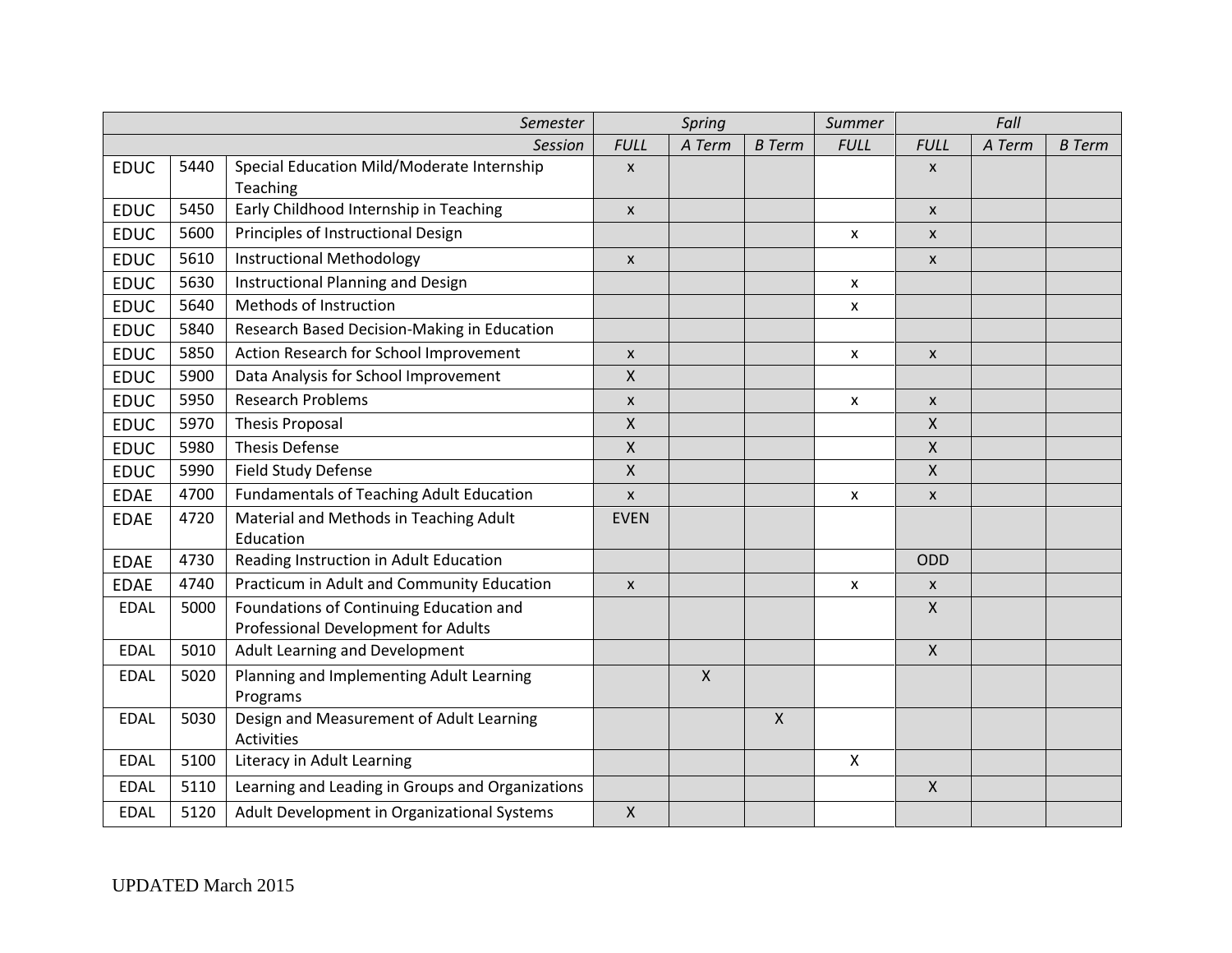|             | Semester |                                                                            |                           | Spring       |                           | Summer                    | Fall                      |              |               |  |
|-------------|----------|----------------------------------------------------------------------------|---------------------------|--------------|---------------------------|---------------------------|---------------------------|--------------|---------------|--|
|             |          | Session                                                                    | <b>FULL</b>               | A Term       | <b>B</b> Term             | <b>FULL</b>               | <b>FULL</b>               | A Term       | <b>B</b> Term |  |
| <b>EDAL</b> | 5130     | Management of Adult Learning Environments and                              | $\mathsf{X}$              |              |                           |                           |                           |              |               |  |
|             |          | Organizations                                                              |                           |              |                           |                           |                           |              |               |  |
| <b>EDAL</b> | 5500     | <b>Effective Professional Writing</b>                                      |                           |              |                           | $\mathsf{X}$              |                           |              |               |  |
| <b>EDAL</b> | 6000     | <b>Research for Making Educational Decisions</b>                           |                           |              |                           |                           | $\mathsf{X}$              |              |               |  |
| <b>EDAL</b> | 6010     | Practicum in Adult Learning and Development                                | $\mathsf{X}$              |              |                           | X                         | $\mathsf{X}$              |              |               |  |
| <b>EDAL</b> | 5510     | <b>Special Topics in Adult Learning</b>                                    | $\mathsf{X}$              | $\mathsf{X}$ | $\boldsymbol{\mathsf{X}}$ | $\boldsymbol{\mathsf{X}}$ | $\mathsf{X}$              | $\mathsf{X}$ | $\mathsf{X}$  |  |
| <b>EDCI</b> | 5020     | Curriculum Development for School Improvement                              | $\mathsf{x}$              |              |                           | X                         | $\pmb{\chi}$              |              |               |  |
| <b>EDCI</b> | 5030     | Instructional Improvement And Assessment                                   | $\boldsymbol{\mathsf{x}}$ |              |                           | X                         | $\mathsf{x}$              |              |               |  |
| <b>EDCI</b> | 5110     | Reflective and Coherent Classroom Practice                                 |                           |              |                           |                           | $\boldsymbol{\mathsf{x}}$ |              |               |  |
| <b>EDCI</b> | 5120     | Advanced Instructional Theories and Strategies                             | $\boldsymbol{\mathsf{x}}$ |              |                           |                           |                           |              |               |  |
| <b>EDCI</b> | 5130     | <b>Teaching Diverse Learners</b>                                           |                           |              |                           |                           | $\boldsymbol{\mathsf{x}}$ |              |               |  |
| <b>EDCI</b> | 5140     | Clinical Internship in Curriculum and Instruction                          | $\boldsymbol{X}$          |              |                           |                           |                           |              |               |  |
| <b>EDCI</b> | 5150     | National Board Preparation: Portfolio and                                  |                           |              |                           |                           |                           |              |               |  |
|             |          | <b>Assessment Writing</b>                                                  |                           |              |                           |                           |                           |              |               |  |
| <b>EDCI</b> | 5160     | National Board Certification Preparation: The                              |                           |              |                           |                           |                           |              |               |  |
|             |          | <b>Teacher Leader</b>                                                      |                           |              |                           |                           |                           |              |               |  |
| <b>EDCI</b> | 5200     | Professional Standards for Instruction and<br>Assessment                   |                           |              |                           |                           |                           |              |               |  |
| <b>EDSP</b> | 5000     | <b>Educational Psychology and Special Education</b><br>Applied to Teaching | $\mathsf{X}$              |              |                           |                           |                           |              |               |  |
| <b>EDSP</b> | 5010     | Instructional Planning and Design for All Students                         |                           |              |                           | $\boldsymbol{\mathsf{X}}$ |                           |              |               |  |
| <b>EDSP</b> | 5020     | Research Based Methods and Reading Instruction                             |                           |              |                           | $\mathsf X$               |                           |              |               |  |
| <b>EDSP</b> | 5030     | Classroom Behavior Management of all Students                              |                           |              |                           |                           | $\mathsf{X}$              |              |               |  |
| <b>EDSP</b> | 5040     | Integrated-Merged Instructional Practices:                                 |                           |              |                           |                           | $\mathsf{X}$              |              |               |  |
|             |          | Practitioner General-Special Education Teacher                             |                           |              |                           |                           |                           |              |               |  |
| <b>EDSP</b> | 5111     | General Special Education Internship in Teaching I                         | $\mathsf{X}$              |              |                           |                           | $\mathsf{X}$              |              |               |  |
| <b>EDSP</b> | 5121     | General Special Education Internship in Teaching<br>Ш                      | $\mathsf{X}$              |              |                           |                           | $\mathsf{X}$              |              |               |  |
|             |          |                                                                            |                           |              |                           |                           |                           |              |               |  |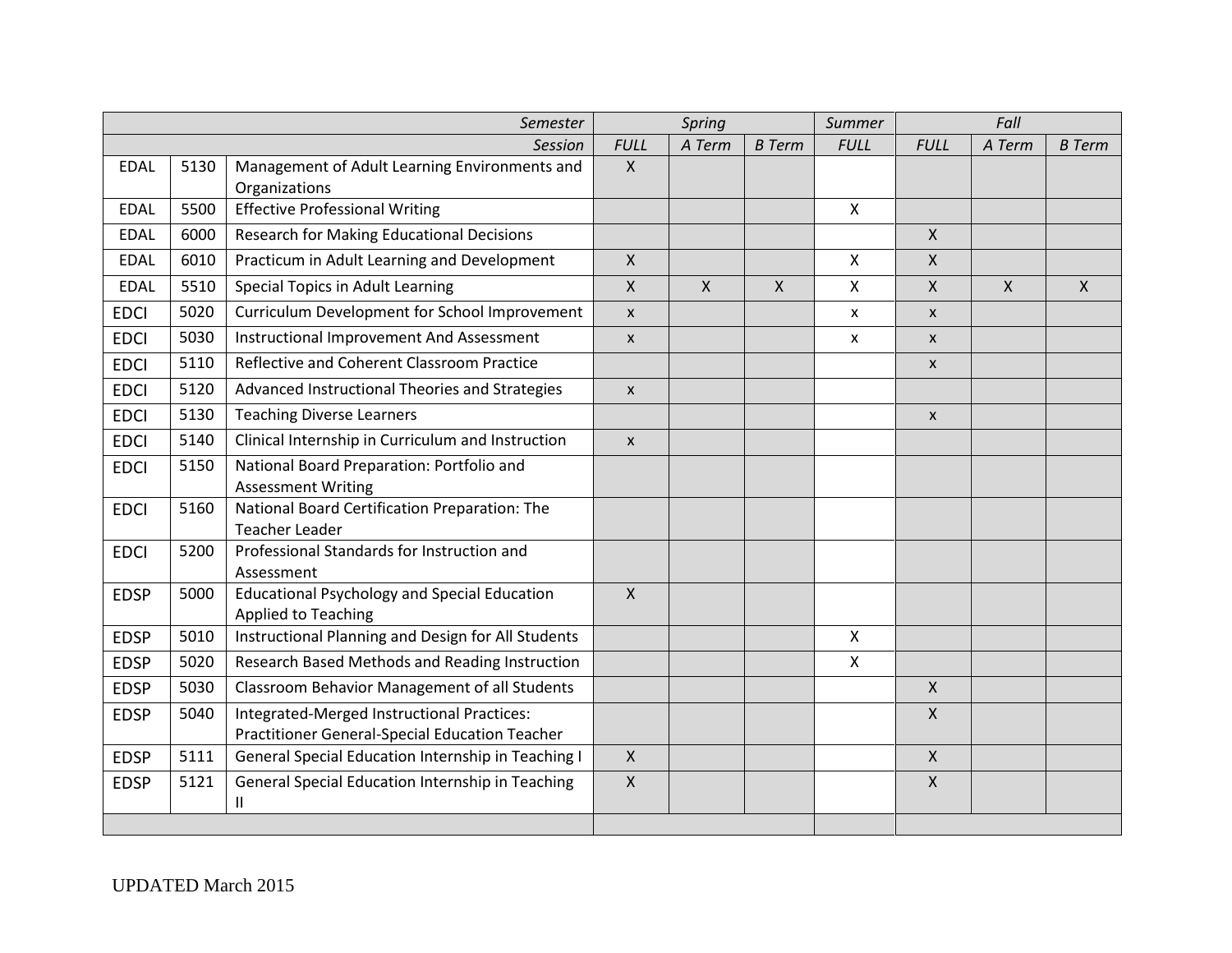| Semester    |      |                                                      | Spring                    |        | Summer         | Fall                      |                           |        |                           |
|-------------|------|------------------------------------------------------|---------------------------|--------|----------------|---------------------------|---------------------------|--------|---------------------------|
|             |      | <b>Session</b>                                       | <b>FULL</b>               | A Term | <b>B</b> Term  | <b>FULL</b>               | <b>FULL</b>               | A Term | <b>B</b> Term             |
| <b>EDL</b>  | 5200 | Introduction to Standards-Based School               | $\mathsf{X}$              |        |                | $\pmb{\times}$            | $\mathsf{X}$              |        |                           |
|             |      | Administration                                       |                           |        |                |                           |                           |        |                           |
| <b>EDL</b>  | 5290 | Supervision of Child Welfare and Attendance          | $\mathsf{X}$              |        |                |                           |                           |        |                           |
| <b>EDL</b>  | 5300 | Supervision for Evaluation and School<br>Improvement | $\mathsf{X}$              |        |                |                           | $\mathsf{X}$              |        |                           |
| <b>EDL</b>  | 5400 | The Principalship: Leader of Leaders                 |                           |        |                | $\pmb{\times}$            |                           |        |                           |
| <b>EDL</b>  | 5500 | <b>Financial Resources for Public Schools</b>        | $\mathsf{x}$              |        |                |                           | $\mathsf{X}$              |        |                           |
| <b>EDL</b>  | 5600 | Human Resources for Professional Development         | $\pmb{\times}$            |        |                |                           | $\mathsf{X}$              |        |                           |
| <b>EDL</b>  | 5700 | Ethics and School Law for School Administrators      | $\pmb{\mathsf{X}}$        |        |                |                           | $\mathsf{X}$              |        |                           |
| <b>EDL</b>  | 5800 | <b>School Community Relations</b>                    |                           |        |                | $\boldsymbol{\mathsf{X}}$ |                           |        |                           |
| <b>EDL</b>  | 6100 | School Facilities and Equipment                      |                           |        |                | $\boldsymbol{\mathsf{X}}$ |                           |        |                           |
| <b>EDL</b>  | 6200 | Internship in School Administration                  | $\mathsf{x}$              |        |                |                           | $\mathsf{X}$              |        |                           |
| <b>EPSY</b> | 2020 | Introduction to Child and Adolescent Psychology      | $\pmb{\mathsf{X}}$        |        | $\pmb{\times}$ | $\pmb{\mathsf{X}}$        | $\pmb{\chi}$              |        | $\mathsf{x}$              |
| <b>EPSY</b> | 3000 | <b>Education Psychology and Student Assessment</b>   | $\pmb{\mathsf{X}}$        |        |                |                           | $\pmb{\times}$            |        |                           |
| <b>EPSY</b> | 5370 | <b>Behavioral Management and Modification</b>        |                           |        |                |                           | $\mathsf{X}$              |        |                           |
| <b>EPSY</b> | 5400 | <b>Introductory Statistics for Education</b>         |                           |        |                |                           | $\mathsf{X}$              |        |                           |
| <b>EPSY</b> | 5460 | Dynamics of Human Growth and Development             |                           |        |                |                           | $\mathsf{X}$              |        |                           |
| <b>EPSY</b> | 5470 | Seminar in Educational Psychology                    |                           |        |                |                           |                           |        |                           |
| <b>EPSY</b> | 5480 | Dynamics of Developing Learners                      |                           |        |                | $\mathsf{X}$              |                           |        |                           |
| <b>EPSY</b> | 5490 | Educational Psychology Applied to Teaching           | $\mathsf{X}$              |        |                | $\mathsf{X}$              |                           |        |                           |
| <b>EPSY</b> | 5520 | Analysis of the Individual                           |                           |        |                |                           | $\mathsf{X}$              |        |                           |
| <b>ETEC</b> | 3010 | Technology Integration for P-12 Digital Age          | $\boldsymbol{\mathsf{X}}$ |        |                |                           | $\boldsymbol{\mathsf{x}}$ |        |                           |
|             |      | Learning                                             |                           |        |                |                           |                           |        |                           |
| <b>ETEC</b> | 4810 | Introduction to Computers in Education               | $\boldsymbol{\mathsf{X}}$ |        | $\pmb{\chi}$   | X                         | $\pmb{\chi}$              |        | $\boldsymbol{\mathsf{X}}$ |
| <b>ETEC</b> | 4820 | Evaluation and Use of Computer in Education          | X                         |        |                | X                         | $\boldsymbol{\mathsf{x}}$ |        |                           |
| <b>ETEC</b> | 4830 | Introduction to Educational Programming              | $\mathsf{x}$              |        |                |                           | $\mathsf{x}$              |        |                           |
| <b>ETEC</b> | 4840 | Educational Telecommunications, Networks and         |                           |        |                |                           | $\boldsymbol{\mathsf{x}}$ |        |                           |
|             |      | the Internet                                         |                           |        |                |                           |                           |        |                           |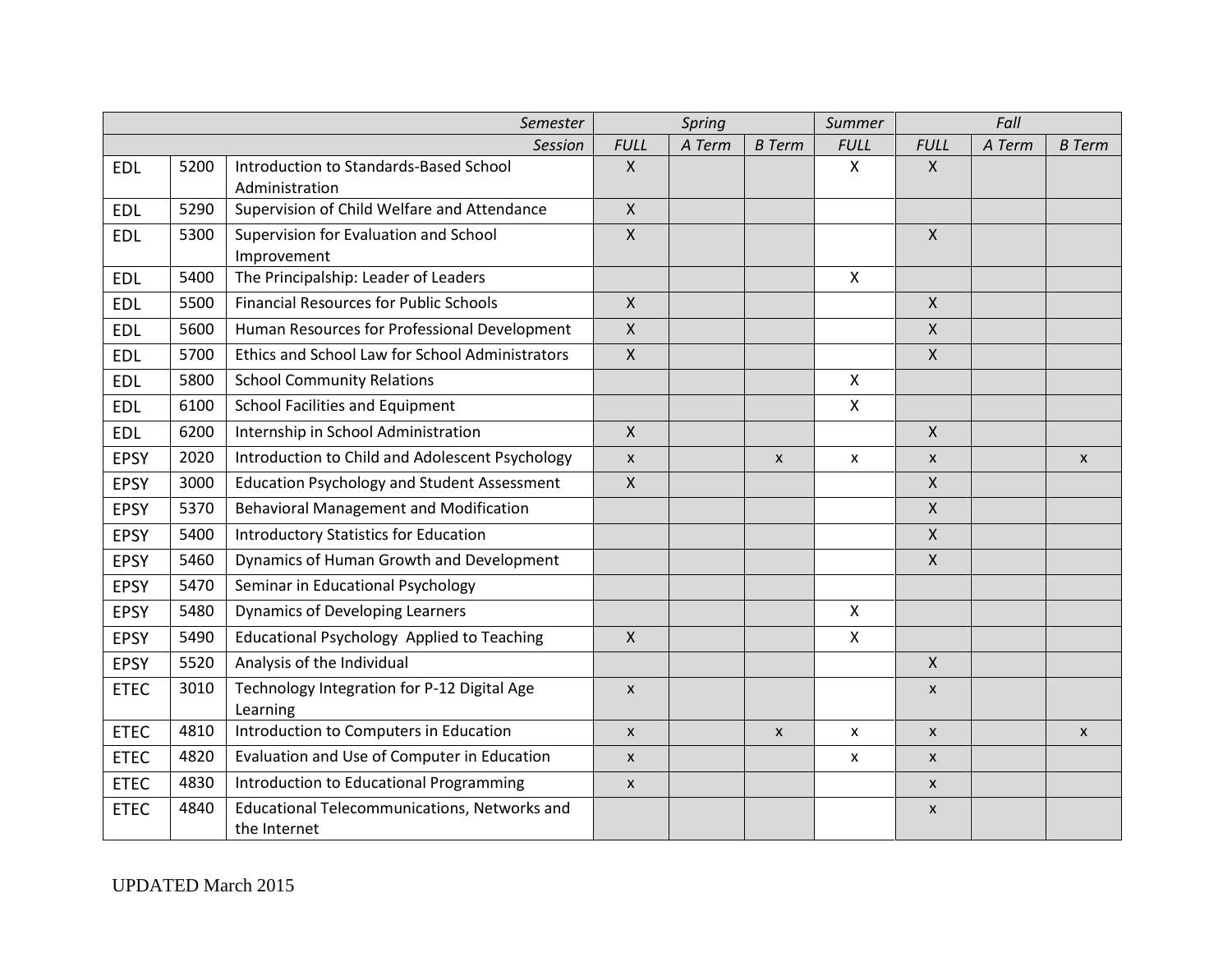|             | Semester |                                                                               |                           | Spring |                  | Summer                    | Fall                      |        |               |
|-------------|----------|-------------------------------------------------------------------------------|---------------------------|--------|------------------|---------------------------|---------------------------|--------|---------------|
|             | Session  |                                                                               |                           | A Term | <b>B</b> Term    | <b>FULL</b>               | <b>FULL</b>               | A Term | <b>B</b> Term |
| <b>ETEC</b> | 5000     | Special Topics in Educational Technology                                      |                           |        |                  |                           | <b>EVEN</b>               |        |               |
| <b>ETEC</b> | 5700     | Technology Leadership in Schools                                              |                           |        |                  |                           | $\mathsf{x}$              |        |               |
| <b>ETEC</b> | 5710     | Professional Development for K-12 Technology<br>Integration                   | $\mathsf{x}$              |        |                  | X                         | $\mathsf{x}$              |        |               |
| <b>ETEC</b> | 5730     | Production of Instructional Audio and Video                                   |                           |        |                  |                           | ODD                       |        |               |
| <b>ETEC</b> | 5740     | Telecommunication Networking and the Internet<br>for the Classroom Teacher    |                           |        |                  |                           | $\mathsf{x}$              |        |               |
| <b>ETEC</b> | 5750     | Design and Production of Instructional Materials                              |                           |        |                  | $\boldsymbol{\mathsf{x}}$ |                           |        |               |
| <b>ETEC</b> | 5760     | Design and Development of Multimedia<br><b>Instructional Units</b>            |                           |        |                  |                           | $\mathsf{x}$              |        |               |
| <b>ETEC</b> | 5770     | Advanced Telecommunications and Distance<br>Learning                          | $\mathsf{x}$              |        |                  |                           |                           |        |               |
| <b>ETEC</b> | 5780     | Technology Planning and Administration                                        |                           |        | $\boldsymbol{X}$ |                           |                           |        |               |
| <b>ETEC</b> | 5790     | Educational Technology, Research, Evaluation,<br>and Assessment               |                           |        |                  | X                         |                           |        | $\mathsf{x}$  |
| <b>ETEC</b> | 5800     | Interactive Multimedia Design and Development                                 |                           |        |                  |                           | <b>EVEN</b>               |        |               |
| <b>ETEC</b> | 5810     | Introduction to Human Performance Technology                                  | ODD                       |        |                  |                           |                           |        |               |
| <b>ETEC</b> | 6010     | Internship in Online Teaching and Educational<br><b>Technology Leadership</b> | $\boldsymbol{\mathsf{x}}$ |        |                  |                           | $\boldsymbol{\mathsf{x}}$ |        |               |
| <b>ETEC</b> | 6030     | <b>Cognition and Technology</b>                                               |                           |        |                  | $\pmb{\mathsf{x}}$        |                           |        |               |
| <b>ETEC</b> | 6040     | Strategies and Technologies for e-Learning and<br><b>Distance Education</b>   |                           |        |                  | $\mathsf{X}$              |                           |        |               |
| <b>ETEC</b> | 6450     | Seminar in Current Research in Technology                                     |                           |        |                  | X                         |                           |        |               |
| <b>LIS</b>  | 4050     | Information, media, and the curriculum                                        | $\boldsymbol{\mathsf{x}}$ |        |                  |                           |                           |        |               |
| <b>LIS</b>  | 4070     | Administration and organization of the school<br>media center                 |                           |        |                  |                           | $\mathsf{x}$              |        |               |
| <b>LIS</b>  | 4100     | Supervised field work in school library/media                                 | $\pmb{\times}$            |        |                  |                           | $\pmb{\chi}$              |        |               |
| LIS         | 4160     | Literature and related materials for children                                 |                           |        |                  | X                         |                           |        |               |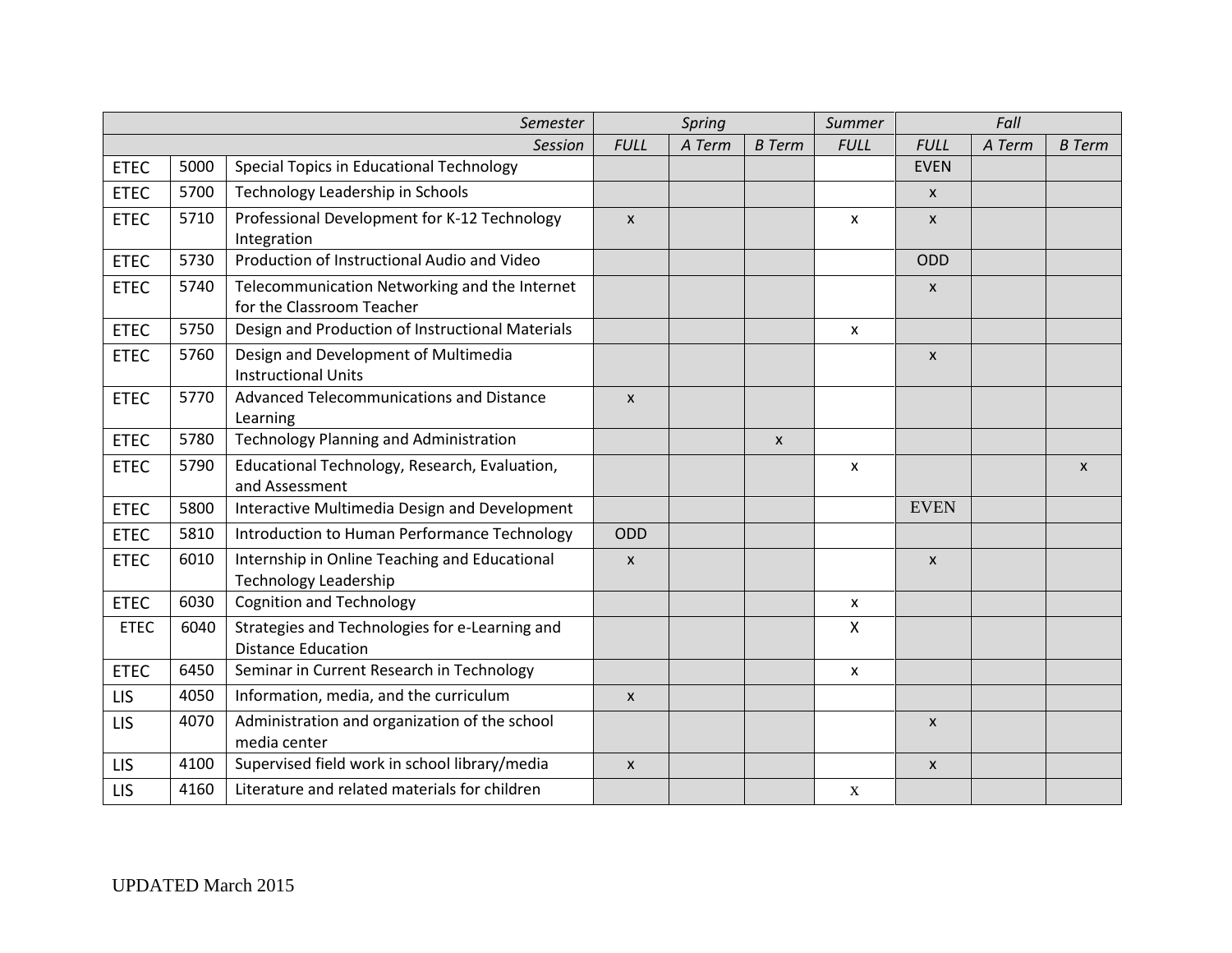| Semester   |      |                                                                                  | Spring                    |        | Summer        | Fall               |                           |        |               |
|------------|------|----------------------------------------------------------------------------------|---------------------------|--------|---------------|--------------------|---------------------------|--------|---------------|
|            |      | Session                                                                          | <b>FULL</b>               | A Term | <b>B</b> Term | <b>FULL</b>        | <b>FULL</b>               | A Term | <b>B</b> Term |
| LIS        | 4170 | Literature and related materials for the young<br>adult                          |                           |        |               | $\mathbf X$        |                           |        |               |
| LIS        | 4180 | Technical processes for the school media center                                  |                           |        |               |                    | $\boldsymbol{\mathsf{x}}$ |        |               |
| <b>LIS</b> | 5020 | Literature and related materials for children                                    |                           |        |               | $\mathbf X$        |                           |        |               |
| LIS        | 5030 | Literature and related materials for the young<br>adult                          |                           |        |               | $\mathbf X$        |                           |        |               |
| <b>LIS</b> | 5050 | Information, media, and the curriculum                                           | $\boldsymbol{X}$          |        |               |                    |                           |        |               |
| LIS        | 5070 | Administration and Organization of the school<br>media center                    |                           |        |               |                    | $\boldsymbol{\mathsf{x}}$ |        |               |
| LIS        | 5100 | Supervised field work in school library media                                    | $\boldsymbol{\mathsf{x}}$ |        |               |                    | $\mathsf{x}$              |        |               |
| LIS        | 5180 | Technical processes for the school media center                                  |                           |        |               |                    | $\boldsymbol{\mathsf{x}}$ |        |               |
| <b>RDG</b> | 3030 | Introduction to Reading                                                          | $\pmb{\times}$            |        |               |                    | $\mathsf{x}$              |        |               |
| <b>RDG</b> | 3040 | Diagnosis and Correction of Literacy Difficulties in<br>the Elementary Classroom | $\boldsymbol{\mathsf{x}}$ |        |               |                    | $\pmb{\mathsf{X}}$        |        |               |
| <b>RDG</b> | 3060 | Teaching Reading in the Elementary School                                        | $\boldsymbol{X}$          |        |               |                    | $\boldsymbol{\mathsf{x}}$ |        |               |
| <b>RDG</b> | 4080 | Teaching Reading in the Content Areas                                            | $\mathsf{x}$              |        |               |                    | $\mathsf{x}$              |        |               |
| <b>RDG</b> | 5010 | Foundation of Literacy Instruction                                               | $\pmb{\mathsf{X}}$        |        |               | $\pmb{\mathsf{X}}$ | $\mathsf{X}$              |        |               |
| <b>RDG</b> | 5020 | Early Childhood/ Primary Reading Instruction (PK-<br>3)                          |                           |        |               | $\pmb{\mathsf{X}}$ |                           |        |               |
| <b>RDG</b> | 5110 | Reading Instruction in the Elementary School                                     | $\mathsf{X}$              |        |               |                    |                           |        |               |
| <b>RDG</b> | 5150 | Reading Strategies for Teaching in Content<br>Subjects                           | $\pmb{\mathsf{X}}$        |        |               |                    | $\mathsf{X}$              |        |               |
| <b>RDG</b> | 5210 | Reading and Literacy Instruction in the<br><b>Elementary School</b>              |                           |        |               | $\mathsf{X}$       |                           |        |               |
| <b>RDG</b> | 5250 | Advanced Reading Instruction Across Content<br>Areas                             | $\mathsf{X}$              |        |               |                    |                           |        |               |
| <b>RDG</b> | 5510 | Diagnosis and Correction of Reading Disabilities                                 | $\mathsf{X}$              |        |               |                    | $\mathsf{X}$              |        |               |
| <b>RDG</b> | 5710 | Advanced Diagnosis and Correction of Reading<br><b>Difficulties</b>              |                           |        |               |                    | $\pmb{\times}$            |        |               |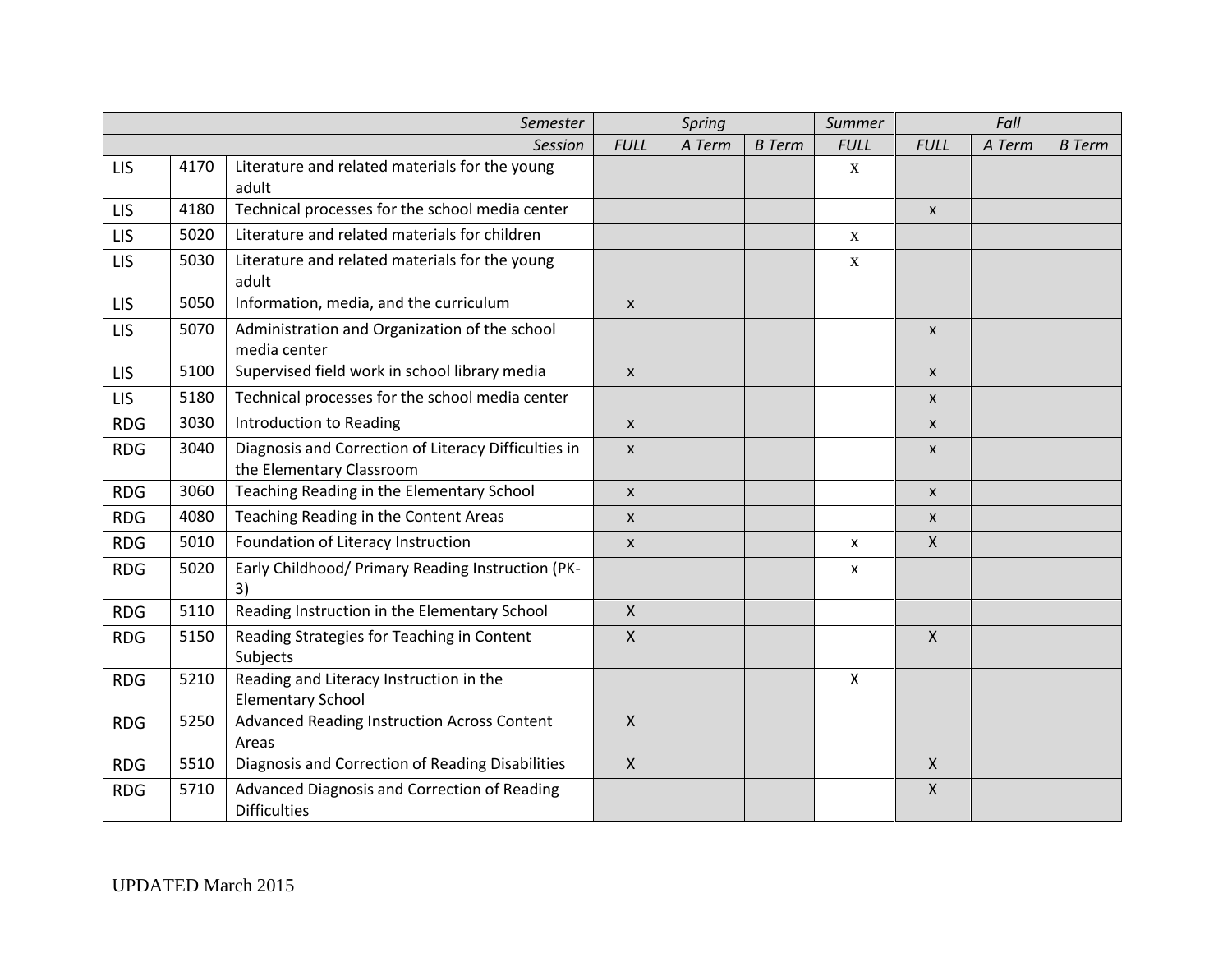|             | Semester |                                                        |                    | Spring |               | Summer<br>Fall |                           |        |               |  |
|-------------|----------|--------------------------------------------------------|--------------------|--------|---------------|----------------|---------------------------|--------|---------------|--|
|             |          | Session                                                | <b>FULL</b>        | A Term | <b>B</b> Term | <b>FULL</b>    | <b>FULL</b>               | A Term | <b>B</b> Term |  |
| <b>RDG</b>  | 6510     | Laboratory Practicum in Reading                        |                    |        |               |                | $\boldsymbol{\mathsf{X}}$ |        |               |  |
| <b>SPED</b> | 3460     | Introduction to the Study of Individuals with          | $\mathsf{x}$       |        | $\mathsf{x}$  | X              | $\mathsf{x}$              |        | X             |  |
|             |          | <b>Disabilities</b>                                    |                    |        |               |                |                           |        |               |  |
| <b>SPED</b> | 5310     | Identification and Assessment in Early                 |                    |        |               | $\mathsf{X}$   |                           |        |               |  |
|             |          | Intervention                                           |                    |        |               |                |                           |        |               |  |
| <b>SPED</b> | 5320     | Foundations of Early Childhood Education for           |                    |        |               |                | $\mathsf{X}$              |        |               |  |
|             |          | Young Children with Disabilities                       |                    |        |               |                |                           |        |               |  |
| <b>SPED</b> | 5350     | Families of Individual with Exceptional Needs          | $\mathsf{X}$       |        |               | $\mathsf{X}$   |                           |        |               |  |
| <b>SPED</b> | 5370     | Curriculum and Methods for Non-Categorical             |                    |        |               | $\mathsf{x}$   |                           |        |               |  |
|             |          | Early Childhood Special Education                      |                    |        |               |                |                           |        |               |  |
| <b>SPED</b> | 5380     | <b>Curriculum Based Assessment</b>                     |                    |        |               |                | $\mathsf{X}$              |        |               |  |
| <b>SPED</b> | 5480     | Practicum in Assessment                                |                    |        |               |                | $\mathsf{X}$              |        |               |  |
| <b>SPED</b> | 5510     | The Study of Individuals with Disabilities             | $\pmb{\mathsf{X}}$ |        |               | X              | $\pmb{\chi}$              |        |               |  |
| <b>SPED</b> | 5600     | Research-Validated Instructional Practices in          | $\mathsf{X}$       |        |               |                |                           |        |               |  |
|             |          | <b>Special Education</b>                               |                    |        |               |                |                           |        |               |  |
| <b>SPED</b> | 5640     | <b>Vocational and Transition Services for Students</b> |                    |        |               | $\mathsf{x}$   |                           |        |               |  |
|             |          | with Exceptional Needs                                 |                    |        |               |                |                           |        |               |  |
| <b>SPED</b> | 5830     | <b>Teaching Creative Thinking</b>                      |                    |        |               |                | $\boldsymbol{\mathsf{X}}$ |        |               |  |
| <b>SPED</b> | 5840     | Psychology of the Gifted                               |                    |        |               |                | $\boldsymbol{\mathsf{X}}$ |        |               |  |
| <b>SPED</b> | 5860     | Trends and Issues in Curriculum Development for        |                    |        |               | $\mathsf{X}$   |                           |        |               |  |
|             |          | the Academically Gifted                                |                    |        |               |                |                           |        |               |  |
| <b>SPED</b> | 5870     | Counseling the Gifted                                  |                    |        |               | $\mathsf{X}$   |                           |        |               |  |
| <b>SPED</b> | 5890     | Curriculum and Methods for the Academically            | $\mathsf{X}$       |        |               |                |                           |        |               |  |
|             |          | Gifted                                                 |                    |        |               |                |                           |        |               |  |
| <b>SPED</b> | 5900     | Practicum, Academically Gifted                         | $\mathsf{X}$       |        |               |                |                           |        |               |  |
| <b>SPED</b> | 5920     | Trends and Issues in Special Education                 |                    |        |               |                |                           |        |               |  |
| <b>SPED</b> | 5960     | Interactive Teaming Physical and Medical               | $\mathsf{X}$       |        |               | $\mathsf{x}$   |                           |        |               |  |
|             |          | Management                                             |                    |        |               |                |                           |        |               |  |
| <b>SPED</b> | 5970     | Precision Assessment and Evidence- Based               |                    |        |               |                | $\boldsymbol{\mathsf{X}}$ |        |               |  |
|             |          | Diagnostic and Prescriptive Strategies, Practices      |                    |        |               |                |                           |        |               |  |